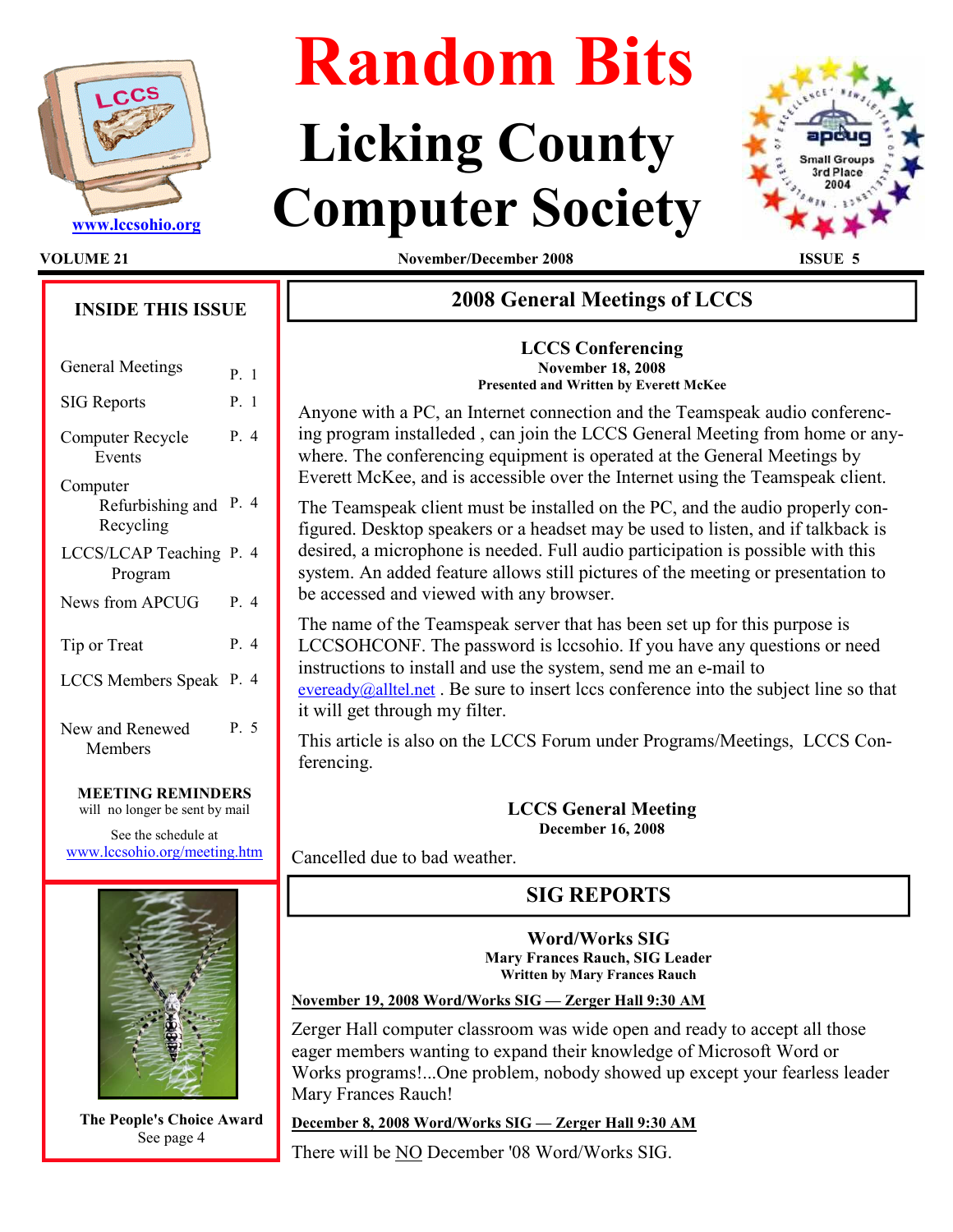#### Novice SIG George Willey SIG Leader

No report submitted.

#### Tuesday Repair SIG Wyn Davies, SIG Leader Written by J. C. Deck

No report submitted.

Saturday Repair Wyn Davies, SIG Leader Written by J. C. Deck

No report submitted.

Linux SIG Jim Amore SIG Leader Written by John Kennedy

#### November 9, 2008 Linux SIG — A-frame 1:00 PM

The newest version of Ubuntu came out at the beginning of the month. This includes both Ubuntu and Kubuntu. Ubuntu uses the Gnome desktop and Kubuntu uses the KDE desktop. While the basic operating system is the same, the "look and feel" are slightly different due to personal preferences. At our meeting today two members just happened to have brought their laptops and each uses a different desktop. So we spent some time looking at both versions of Ubuntu and Kubuntu, side by side, noting the similarities and differences. Each of the laptop owners thought their "version" of Ubuntu was the better. But it all boils down to which one a person likes working with or looking at. One of the nice things about Linux and Ubuntu, you can download a "LiveCD" and run either version off the CD (and not doing anyting to your computer's operating system) and give Linux a try.

We also discussed the minimum specs needed to operate Ubuntu (Linux). I seems that whatever it takes to run Windows, Linux takes less or works even better. Currently Vista needs between 2 - 3 GB of RAM, and that is about twice what's needed for Linux. The same goes for hard drive space, Windows might need a minimum of 40 GB of hard drive space and Linux might only need 20 GB. A number of members dual boot their computers, meaning they run both Windows and Linux. It was agreed that whatever you needed to run your Windows OS, it would be more than enough to run the Linux OS. It was admited that you might run into some problems when installing specialized parts, video/graphic cards as an example. If it's rather new or not something that is very popular, there might not be drivers available for Linux and you might not be able to use the device to it's fullest.

#### November 30, 2008 Linux SIG — A-frame 1:00 PM

The SIG meet for it's "extra" meeting in November (because of meeting every three weeks). Since it was over the Thanksgiving holiday weekend the turn out was a bit like the turkey bones, not much there. We sort of sat around just talking as no "leader" was present or topics had been previously posted for the meeting. However as usual with computer geeks, talking leads to something. For one, we had a new LCCS member stopping in and we introduced him to Linux. We even gave him a LiveCD to take home to give Ubuntu a try. We also showed another SIG member how to go and get the update/upgrade for OpenOffice when it wasn't ready yet for the automatic updates from Ubuntu. Then we got into a discussion of how another SIG member was using Ubuntu/Linux to remote control many of the lights around his house. He's got a free program that can program a special using that plugs into your electrical system at his house and the send signals out the the other units that are connected to lights around the house and can turn them on and off automatically, OR from his laptop anywhere he can get Internet connection. Hopefully he might be able to demo this at the December SIG meeting.

#### December 21, 2008 Linux SIG — A-frame 1:00 PM Meeting cancelled.

Networking SIG Kemp O'Dell , SIG Leader Written by Kemp O'Dell

#### November 10, 2008 Networking SIG — A-frame 7:00

No report for November..

#### December 8,, 2008 Networking SIG — A-frame 7:00

Networking SIG - There were only two of us at the meeting. We worked on the user accounts for LCCSOhio.org and access to the test website.

#### Digital Imaging SIG David Clement SIG Leader Written by Ron Sherwood

#### November 11, 2008 — Digital Imaging SIG Zerger Hall 7::00 PM

SIG member Gina Buckey opened the meeting by demonstrating the "curl" special effect found in Paint Shop Pro. She showed how to apply the curl to sin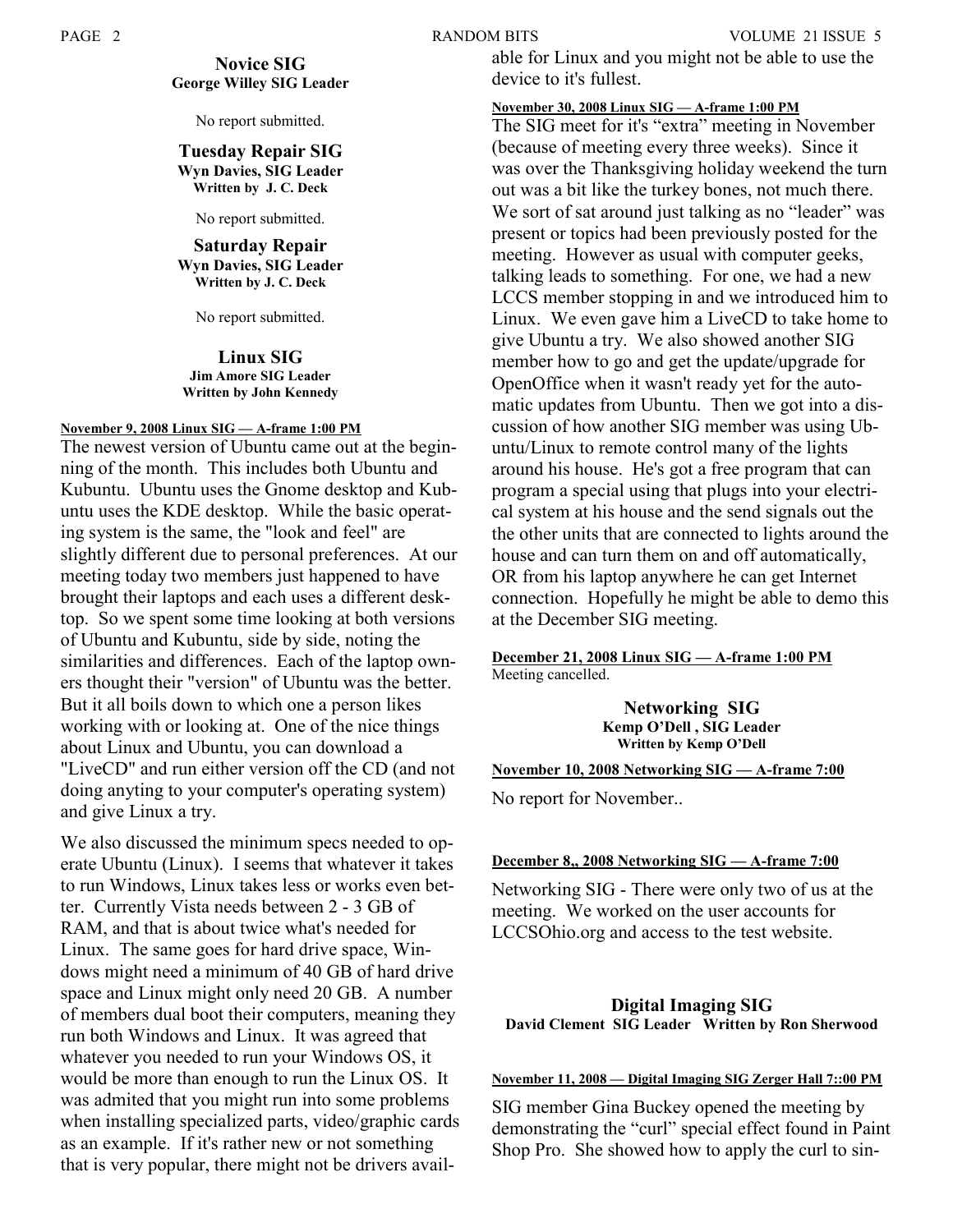gle or multiple corners of an image and how to change the color of the curled portion of the image and the background. She suggested that one possible use of this feature would be for custom designed greeting cards.

 Following Gina's demonstration, SIG members John Kennedy and Ron Sherwood introduced the group to "digital asset management" commonly referred to as DAM by digital photo enthusiasts and pros. John opened using a digital slide presentation to help explain a folder structure that supports easy and organized backups of images that he called bottles, buckets and barrels. The references are to folders that correspond in size to CD and DVD capacities. For example, images or folders of images equal in size to the capacity of a CD (bucket) are stored in a folder. Multiple "buckets" are stored in a folder equal in size to a DVD (barrel). This provides a double backup of images off the hard drive. While the scheme provides a systematic backup system, it isn't a system for quick retrieval of images by subject. That's where cataloging applications come into play (John and Ron will present more on that topic at future SIG meetings).

 Ron presented options for moving images from the camera (or memory card) to the computer. One method, of course, is to use Window Explorer to copy the files from the card to the computer. While this is a simple process requiring no special software, it doesn't provide the "ingestion" options that other software offers. Most cameras come with download software which may provide options for moving images to the computer. Ron demonstrated one such application, Nikon Transfer. While it comes from Nikon and is packaged with that companies cameras, it can be downloaded free from Nikon's Web site. In addition, it works with TIFF and JPG files as well as Nikon's proprietary raw format. One of the benefits to transfer (and some other applications) is the ability to copy files to two locations at once. This enables copying to the main hard drive directory and a backup location, an external hard drive for example, at the same time. Transfer also offers multiple renaming options during copying so that images have names more meaningful to the photographer than DSC00234. In addition, information useful for cataloging - for example keywords, creator name, headline - may be added.

 A systematic method of copying, sorting, rating, cataloging and storing images may not be necessary for the casual creator of digital images. However, for those who have thousands of images and need to find specific photos fast, a little time spent "upfront" can save a lot of searching later.

#### December 9, 2008 — Digital Imaging SIG Zerger Hall 7::00 PM

A new person made the December Digital Imaging SIG her first exposure to LCCS and enjoyed the experience so much she joined that night. What did she find so interesting?

For starters, SIG regular Gina Buckey continued her demonstration of special effects available in Paint Shop Pro (PSP). This month, she focused on the frame and border options. She applied combinations of these features to demonstrate the variety of effects available. Gina also showed how she used PSP's effects to create holiday cards. SIG member Bobbi Meldahl also brought samples of cards she made using her own photos and enhancing with PSP.

SIG leader David Clement then showed members an application that finds duplicate images. He had downloaded the software, Visual Similarity Duplicate Finder, from the developer's Web site. Although he used a smaller sample for his presentation, David had used the application at home to check over 10,000 images for duplicates! He reported that it took only about 30 minutes to search all the images and tag the duplicates. Once the duplicates are found, several options including moving duplicates to a folder of choice or deleting, are available.

Since we had a significant snowfall a couple of days before the SIG met, Ron Sherwood reviewed the basics of how the built in exposure meter of digital cameras works and the fact it is calibrated to a scene of "average" brightness. This can often lead to snow scenes photographed on sunny days to look gray rather than the bright white they should be. He showed photos of snow taken on a cloudless day with no exposure compensation. They were acceptable but not the bright white they should have been. He then showed the same scenes with exposure compensation applied to increase (lighten) the images and the scene looked like a bright, sunshiny day. Depending upon how much images are underexposed, they can sometimes be lightened in post processing on the computer.

 To wrap things up for the evening, John Kennedy did a quick review of his Bottles, Buckets and Barrels presentation from the month before. This scheme provides a systematic way to have multiple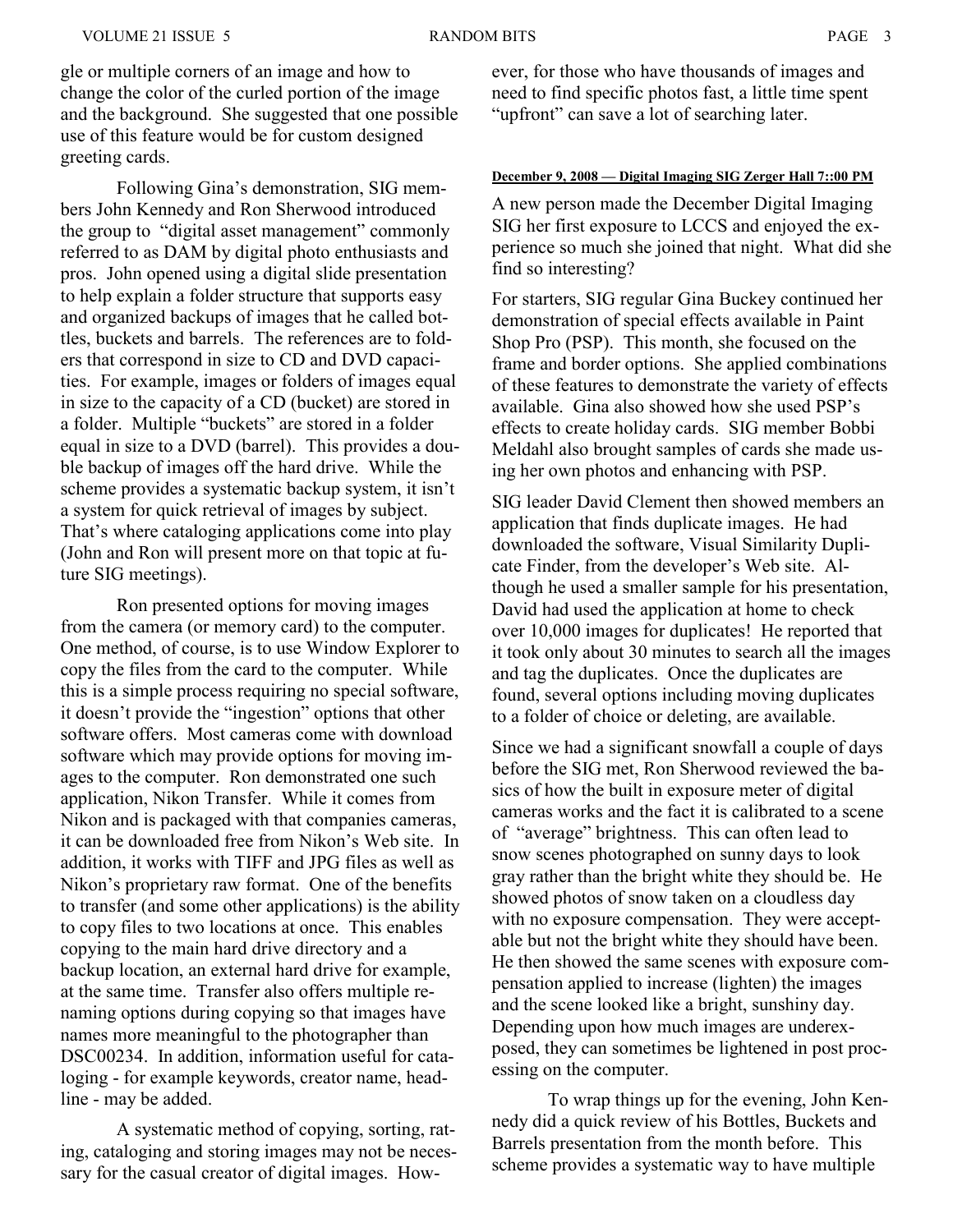backups of images off the hard drive although it is not designed for quick retrieval of images by subject.

#### Web SIG Kevin Clement , SIG Leader

No reports submitted.

### COMPUTER REFURBISHING

No report submitted.

## COMPUTER RECYCLE EVENTS

Recycling Events Chair: Jim Amore

No report submitted.

## THE LCCS/LCAP TEACHING PROGRAM

Teaching Program Chairman: George Hreha

No report submitted.



Robert L. Vance APCUG Representative

Announcing APCUG's Three Big User Group Contests for 2009

APCUG's Newsletter, Web and Digital Photo contests start January 1, 2009 and you will have until January 31, 2009 to submit your website URL, newsletters and digital photos for these competitive events. Submitting your entries will be done differently this year. Contestants will use the new APCUG Sharepoint Site where special folders will be set up for each contest.

It is now time to get your members involved. Don't miss this great opportunity to get some recognition for your group. That's what it is all about. If your UG publishes a great newsletter, maintains a website, or your members take great digital photos - show the world!

The complete contest rules, criteria and instructions for using the Sharepoint site will be posted on AP-CUG's website in December, 2008. The information will also be sent to the President, APCUG Representative, editor and webmaster of each group

Judging of the contests will take place in February, 2009 and the results will be announced in March, 2009. Winning newsletters and websites will also receive appropriate APCUG  $1<sup>st</sup>$ ,  $2<sup>nd</sup>$  or  $3<sup>rd</sup>$  place logos for use on your groups newsletter and website. The results will be posted on http://www.apcug.net/ and sent out via NOOZ and Reports. APCUG Contest Committee Bill James, Chair

## TIP OR TREAT

#### The People's Choice Award Went to LCCS Member Bobbi Meldahl

The Licking Park District recently announced the winners of the 2008 Exposing Our Heritage Photography Contest.Thirty-six photos were entered into four adult categories. Best of Show was awarded to Carlton Carson in the adult category, and Best of Show in the youth category was awarded to Nick Hubbell. The People's Choice Award went to Bobbie Meldahl.

 The 2009 contest will run through Oct. 31. There are four adult categories: Park District Scenes, Animals, Cultural Heritage and General Natural. Each entrant may submit two entries per category. There is one youth category for ages 17 and younger. Youths may submit up to three photos.

 For more information or an entry tag, call park district headquarters at 740) 587-2535 or visit www.lickingparkdistrict.com.

## LCCS MEMBERS SPEAK

#### A Thank You Written by Gina Buckey

Since January 2006, it has been a privilege having served as Editor of Random Bits, the LCCS newsletter. One of the many benefits when accepting this position was that I had to learn to use publishing software. Attending SIG meetings I was able to keep informed of the activities of the society along with meeting and getting to know the members.

At this time I wish to thank the board for accepting my resignation and wish the next editor of Random Bits well in accepting the position as Editor of the LCCS newsletter.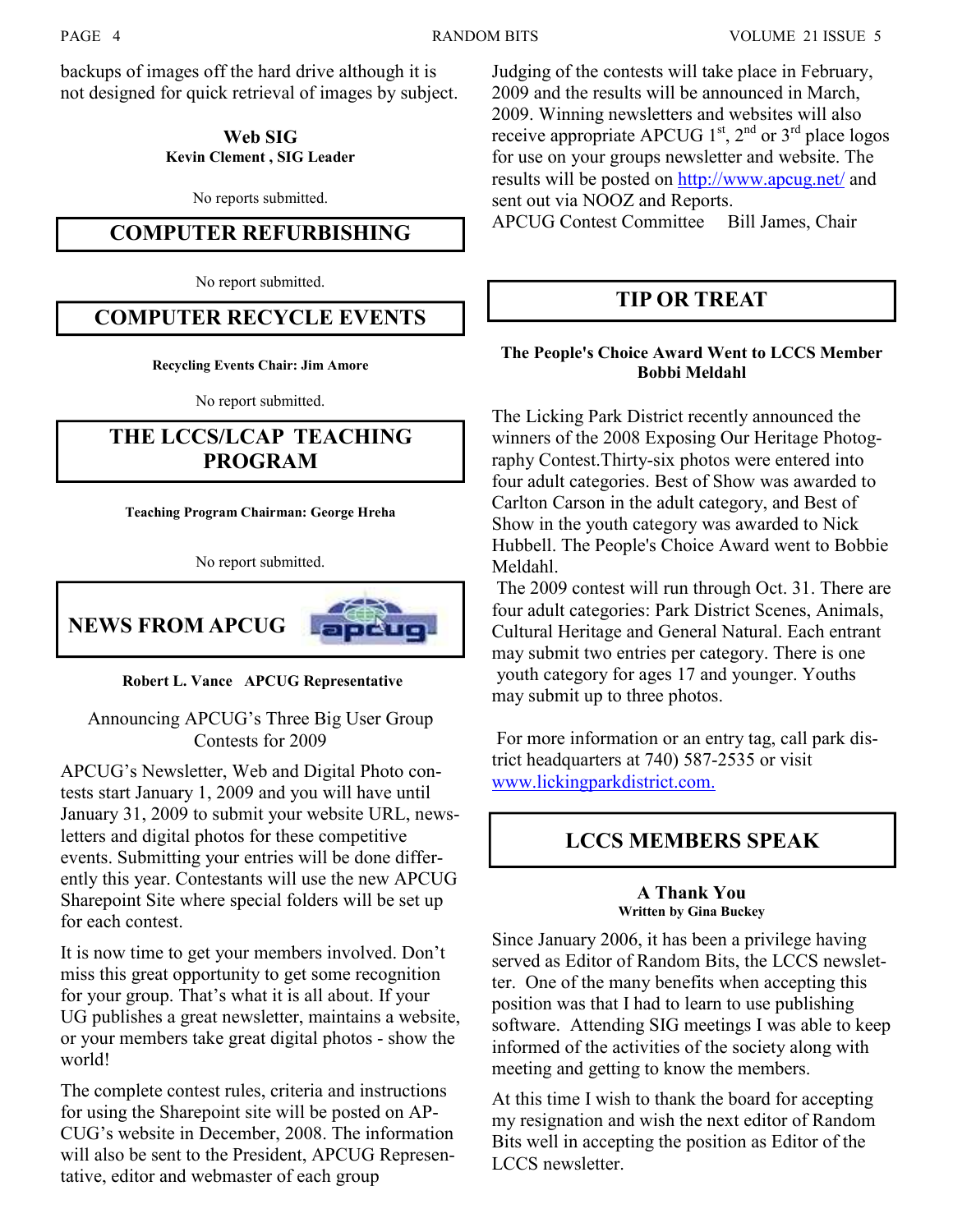| <b>WELCOME NEW MEMBERS</b><br>From November through December 2008 |                   |                |                 |
|-------------------------------------------------------------------|-------------------|----------------|-----------------|
| Robin Arn                                                         | Bob Arruda        | Dwayne Byrd II | Mary M. Cochran |
| Joyce F. Franks                                                   | Joy E. Garber     | Derek David Le | Angie Palmer    |
| David Rinehart                                                    | Elizabeth Roberts | James R. Smith | Nicole Wills    |
|                                                                   |                   |                |                 |

| <b>THANK YOU RENEWING MEMBERS</b><br>From November through December 2008 |               |             |                                        |                 |
|--------------------------------------------------------------------------|---------------|-------------|----------------------------------------|-----------------|
| No renewals for November 2008                                            |               |             |                                        |                 |
|                                                                          | Bill Anderson | Don Furnish | Margaret A. Komada Virgie Meisenhelder | Robert L. Vance |
|                                                                          |               |             |                                        |                 |

## LICKING COUNTY COMPUTER SOCIETY 2008 LCCS APPLICATION FORM

Check one:  $\Box$  New Membership  $\Box$  Renewal

Please fill out all applicable sections and submit this page to the address shown below.

| DATE:                                                                                                                             |                                                                                                                                                                  |
|-----------------------------------------------------------------------------------------------------------------------------------|------------------------------------------------------------------------------------------------------------------------------------------------------------------|
|                                                                                                                                   |                                                                                                                                                                  |
|                                                                                                                                   |                                                                                                                                                                  |
|                                                                                                                                   |                                                                                                                                                                  |
|                                                                                                                                   | STATE & ZIP : $\sqrt{ }$                                                                                                                                         |
|                                                                                                                                   |                                                                                                                                                                  |
|                                                                                                                                   | E-MAIL:                                                                                                                                                          |
| $\Box$ SINGLE $\Box$ $\Box$ \$24<br>$\Box$ STUDENT (full-time)  \$12                                                              | <b>Please note: The Licking County Computer</b><br>Society does not endorse or condone any use<br>of software that violates the software's license<br>agreement. |
|                                                                                                                                   |                                                                                                                                                                  |
| $\Box$ SUSTAINING (life) \$250<br>Please send your check with this page to:                                                       | <b>FOR OFFICE USE ONLY</b><br>$\Box$ Updated database<br>$\square$ Sent membership card and bylaws<br>$\square$ Sent new member name to RB                       |
| <b>Licking County Computer Society</b><br><b>John Kennedy, Treasurer</b><br><b>78-B</b> South Westmoor Ave.<br>Newark, Ohio 43055 | Referred by member                                                                                                                                               |
|                                                                                                                                   | (optional)                                                                                                                                                       |
|                                                                                                                                   |                                                                                                                                                                  |